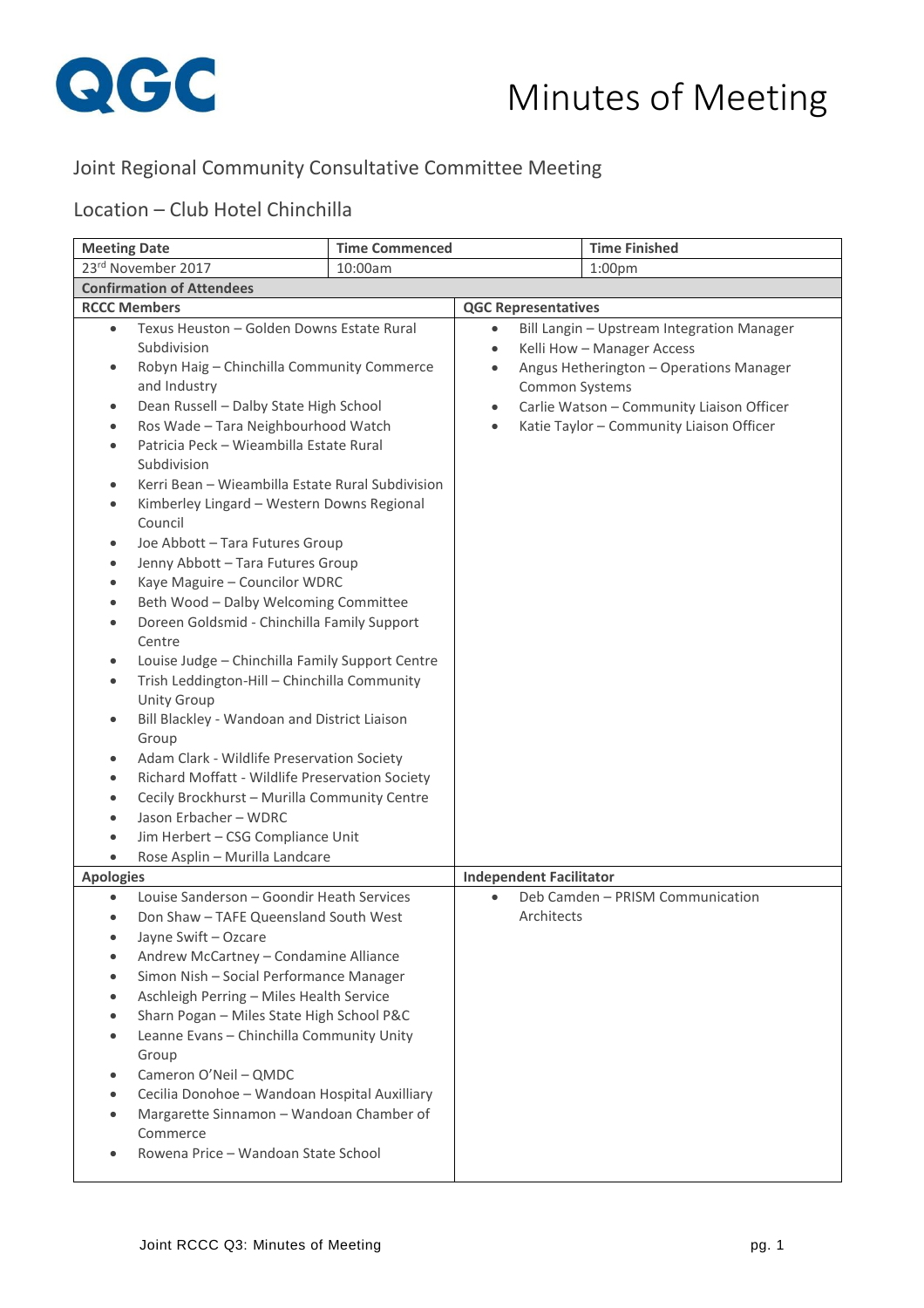|    | Status        | Agenda Item                    | Discussion                                                                                                           | Responsible      |
|----|---------------|--------------------------------|----------------------------------------------------------------------------------------------------------------------|------------------|
| 1. |               | Introduction and               | Deb Camden gave a broad overview of the meeting format,                                                              | Deb Camden       |
|    |               | <b>Meeting Overview</b>        | housekeeping/emergency procedures and acknowledged the                                                               |                  |
|    |               |                                | traditional owners of the land, recognising past and present                                                         |                  |
|    |               |                                | elders.                                                                                                              |                  |
|    |               |                                | Deb Camden led roundtable introductions of Community                                                                 |                  |
|    |               |                                | Committee members and QGC representatives.                                                                           |                  |
| 2. |               | Safety Moment                  | Summer storm season preparation                                                                                      | Carlie           |
|    |               |                                |                                                                                                                      | Watson           |
| 3. |               | Adoption of                    | Deb Camden asked the committee to formally consider the                                                              | Deb Camden       |
|    |               | Minutes                        | minutes of both the Northern and Central South Consultative                                                          |                  |
|    |               |                                | Committee meeting held in September 2017 and asked for                                                               |                  |
|    |               |                                | suggested changes.                                                                                                   |                  |
|    |               |                                | Northern and Central/Southern Regional Community                                                                     |                  |
|    |               |                                | Consultative Committee minutes were adopted by all parties.                                                          |                  |
|    | <b>OPEN</b>   | Central/South                  | <b>RPAS Tour</b> - Carlie to look at RPAS tour or demo for future                                                    | Carlie           |
|    |               | <b>ACTION</b>                  | date -This will be arranged for a date next year when                                                                | Watson           |
|    | CLOSED        | Central/South                  | committee meeting is held closer to RPAS site.<br>Sponsorships and Donations - Carlie to provide sponsorship         | Carlie           |
|    |               | <b>ACTION</b>                  | and donation information to see if there can be support for a                                                        | Watson           |
|    |               |                                | Dalby Welcome book update. Carlie has provided to Beth                                                               |                  |
|    |               |                                | Wood.                                                                                                                |                  |
|    | <b>CLOSED</b> | Central/South                  | Sponsorships and Donations - Katie to investigate a better                                                           | Katie Taylor     |
|    |               | <b>ACTION</b>                  | system for sponsorships and donations and follow up Tara                                                             |                  |
|    |               |                                | Show application.                                                                                                    |                  |
|    |               |                                |                                                                                                                      |                  |
|    |               |                                | Katie provided an update at the Joint RCCC meeting on a                                                              |                  |
|    |               |                                | proposed new system for Sponsorships and donations                                                                   |                  |
|    |               |                                | moving forward next year.                                                                                            |                  |
|    | <b>CLOSED</b> | Central/South<br><b>ACTION</b> | Overgrown well and pipeline areas - Carlie to inform well<br>site maintenance team that well areas and pipelines are | Carlie<br>Watson |
|    |               |                                | overgrown in the Dalby and Tara area.                                                                                |                  |
|    |               |                                | We have a demand manager we can report a<br>$\bullet$                                                                |                  |
|    |               |                                | particular wellsite or pipe to, if there is a report to us                                                           |                  |
|    |               |                                | Otherwise, there is a maintenance schedule for<br>$\bullet$                                                          |                  |
|    |               |                                | every wellsite and area to be visited for vegetation                                                                 |                  |
|    |               |                                | management. Arrangements have been updated to                                                                        |                  |
|    |               |                                | improve packaging of works and scheduling moving                                                                     |                  |
|    |               |                                | forward. One note with that is that, we can't control                                                                |                  |
|    |               |                                | vegetation growth due to local weather conditions                                                                    |                  |
|    |               |                                | such as additional rain.                                                                                             |                  |
|    |               |                                | However, with the RPAS program coming to the<br>$\bullet$                                                            |                  |
|    |               |                                | Southern areas, we will also be able to monitor this                                                                 |                  |
|    |               |                                | more effectively using aerial photography.                                                                           |                  |
|    |               |                                | The great news is that our vegetation management<br>$\bullet$<br>team who works with Veolia includes local and       |                  |
|    |               |                                | Indigenous vendors such as Procrew, Muddy Waters                                                                     |                  |
|    |               |                                | and AA&ES.                                                                                                           |                  |
|    | <b>CLOSED</b> | Northern                       | Taps along QGC Irrigation System - Carlie to find out if                                                             | Carlie           |
|    |               | <b>ACTION</b>                  | landholders are using taps along QGC irrigation system. 1                                                            | Watson           |
|    |               |                                | Irrigator has a metered offtake along the pipeline. There are                                                        |                  |
|    |               |                                | 40 other stock taps that are being used for stock watering                                                           |                  |
|    |               |                                | that are not metered (not meters as pipes are very small 1-                                                          |                  |
|    |               |                                | 1/2 inch as per pictures)                                                                                            |                  |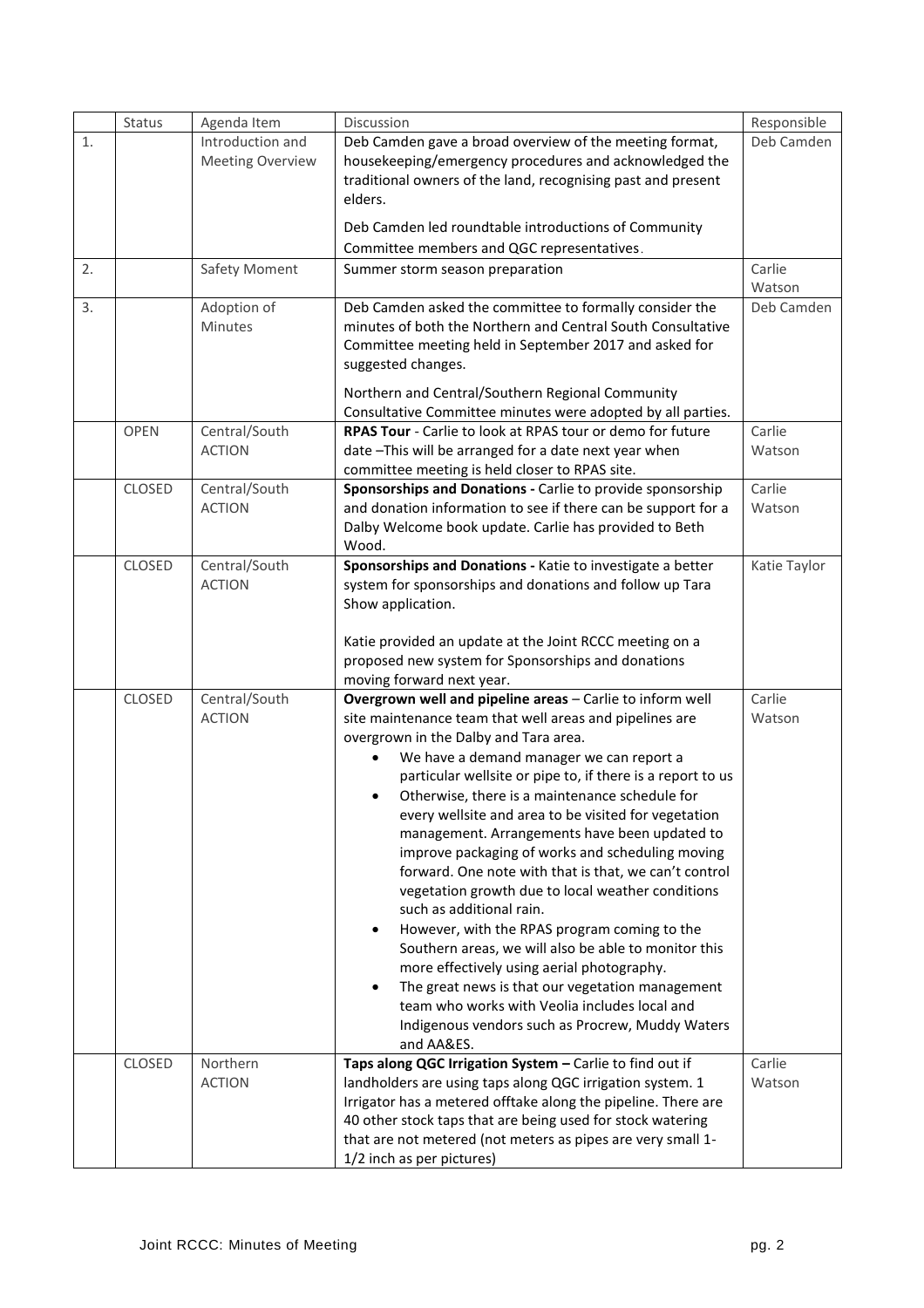|    | CLOSED                   | Northern<br><b>ACTION</b> | Biosecurity Obligations - Carlie to ensure QGC staff are<br>informed of new biosecurity obligations.<br>Land access had an all field team day 15 <sup>th</sup> -16 <sup>th</sup><br>November which included an overview of the new<br>biosecurity obligations so they can ensure people<br>know rules for accessing properties.<br>The new QGC Biosecurity Manual aligns QGC's<br>$\bullet$<br>management system to the Biosecurity Act 2014<br>(QLD) released and outlines mandatory<br>requirements to meet general biosecurity<br>obligations<br>Toolbox sessions will be rolled out across the field<br>over November/December                                                                                                                                                                                                                                                                                                                                                                                                                                                                                                                                                                                                                                                                                                                                | Carlie<br>Watson              |
|----|--------------------------|---------------------------|-------------------------------------------------------------------------------------------------------------------------------------------------------------------------------------------------------------------------------------------------------------------------------------------------------------------------------------------------------------------------------------------------------------------------------------------------------------------------------------------------------------------------------------------------------------------------------------------------------------------------------------------------------------------------------------------------------------------------------------------------------------------------------------------------------------------------------------------------------------------------------------------------------------------------------------------------------------------------------------------------------------------------------------------------------------------------------------------------------------------------------------------------------------------------------------------------------------------------------------------------------------------------------------------------------------------------------------------------------------------|-------------------------------|
|    | <b>CLOSED</b>            | Northern                  | Email Blasts - Carlie to provide information on email blasts to                                                                                                                                                                                                                                                                                                                                                                                                                                                                                                                                                                                                                                                                                                                                                                                                                                                                                                                                                                                                                                                                                                                                                                                                                                                                                                   | Carlie                        |
|    |                          | <b>ACTION</b>             | committee members. Done                                                                                                                                                                                                                                                                                                                                                                                                                                                                                                                                                                                                                                                                                                                                                                                                                                                                                                                                                                                                                                                                                                                                                                                                                                                                                                                                           | Watson                        |
|    | <b>CLOSED</b>            | Northern<br><b>ACTION</b> | Shell Website - Carlie to see whether committees can be<br>features more prominently on the Shell website so that<br>people can find the information easily and send the<br>committee members a link to the web address.<br>The link location has been changed on the website to be<br>featured more prominently in the band section on the Shell<br>website communities section.                                                                                                                                                                                                                                                                                                                                                                                                                                                                                                                                                                                                                                                                                                                                                                                                                                                                                                                                                                                 | Carlie<br>Watson              |
|    | <b>Operations Update</b> |                           |                                                                                                                                                                                                                                                                                                                                                                                                                                                                                                                                                                                                                                                                                                                                                                                                                                                                                                                                                                                                                                                                                                                                                                                                                                                                                                                                                                   |                               |
| 4. |                          | Community<br>Feedback     | Bill Blackley - Community members asked Bill Blackley to raise<br>the issue of Drones specifically around privacy, effects on stock<br>and interaction with other light aircrafts?<br>QGC Response:<br>QGC have been given approval to use drones beyond<br>line of site.<br>QGC have a dedicated flight path which only turns<br>over to camera when over QGC infrastructure. There<br>is strict privacy conditions around image capture.<br>QGC happy to send out further information to<br>effected landholders where drones will visit their<br>properties.<br>QGC have footage of livestock from a drone showing<br>that they are not affected. QGC will send out this<br>footage along with the privacy information around<br>line of site.<br>Boeing control crew ensure there is good<br>$\bullet$<br>communication between other aviation in the area<br>via radio.<br>Carlie asked RCCC members to remind landholders<br>that if they are spraying or pelleting to advise their<br>Land Access Liaison Officer.<br>Bill Blackley - Organisations have been given grants from QGC<br>but are not being paid in a timely manner. One particular<br>organisation is still awaiting payment from April 2016.<br>Issues with transition from BG Group to Shell. This<br>included the introduction of a Due Diligence process<br>around Government officials. | <b>RCCC</b><br><b>Members</b> |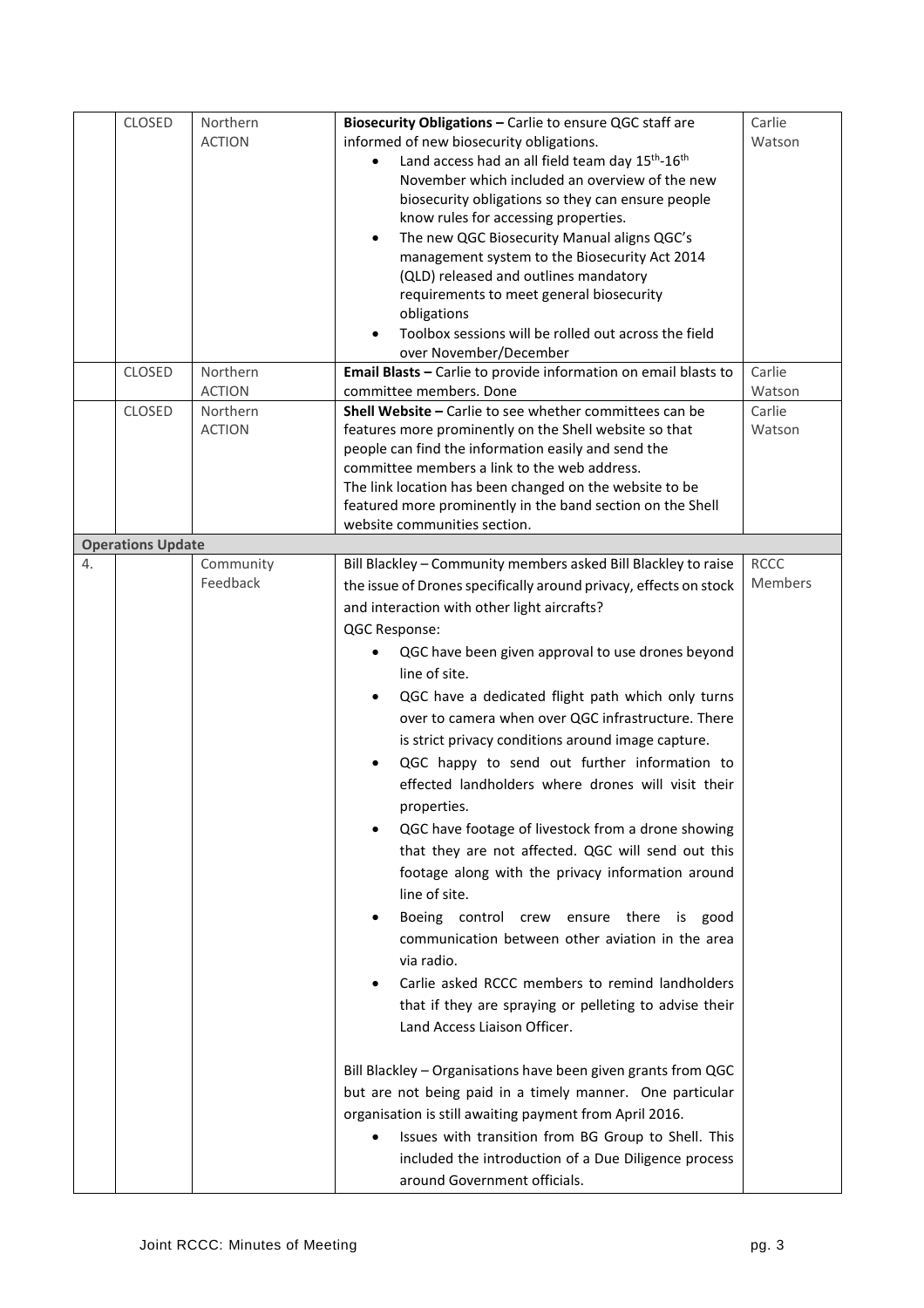|    |             |                        | Katie rolling out new Sponsorship and Donations<br>$\bullet$<br>system as per previous actions.<br>Katie will investigate the organisation waiting on<br>٠<br>payment from April 2016.<br>A committee member asked about whether QGC were putting<br>a telecom transponder on a Radio Tower near Wandoan.<br>Angus Hetherington said he would investigate and more<br>information would be provided at the Q1 meeting.<br>A committee member stated local businesses are finding it<br>difficult to liaise with QGC in regards to Procurement and<br>Employment. They want a staff member to approach rather<br>than online registration and sometimes they don't hear back.<br>Bill Langin advised he has challenged Procurement<br>and Contracting team in regards to this issue. Bill<br>agrees we need to provide acknowledgement.<br>Katie asked whether we should distribute further<br>information around Procurement and Employment<br>opportunities through the chambers but the<br>committee member said local businesses are seeking<br>direct contact.<br>A committee member asked that QGC get the message out to<br>Field Managers to keep grass under control on sites since the<br>recent rain and to look out for weeds and buffal grass spread.<br>A committee member also asked when the Ooline<br>regeneration would take place. Noted that the plants will have<br>the best chance if planted during this time and approximately<br>40 trees ready to be planted. |                    |
|----|-------------|------------------------|----------------------------------------------------------------------------------------------------------------------------------------------------------------------------------------------------------------------------------------------------------------------------------------------------------------------------------------------------------------------------------------------------------------------------------------------------------------------------------------------------------------------------------------------------------------------------------------------------------------------------------------------------------------------------------------------------------------------------------------------------------------------------------------------------------------------------------------------------------------------------------------------------------------------------------------------------------------------------------------------------------------------------------------------------------------------------------------------------------------------------------------------------------------------------------------------------------------------------------------------------------------------------------------------------------------------------------------------------------------------------------------------------------------------------------------------------------------------------------------|--------------------|
|    | <b>OPEN</b> | <b>ACTION</b>          | Carlie Watson to circulate privacy information around line of                                                                                                                                                                                                                                                                                                                                                                                                                                                                                                                                                                                                                                                                                                                                                                                                                                                                                                                                                                                                                                                                                                                                                                                                                                                                                                                                                                                                                          | Carlie<br>Watson   |
|    | <b>OPEN</b> | <b>ACTION</b>          | site and livestock footage to RCCC members.<br>Katie Taylor to investigate the organisations waiting for                                                                                                                                                                                                                                                                                                                                                                                                                                                                                                                                                                                                                                                                                                                                                                                                                                                                                                                                                                                                                                                                                                                                                                                                                                                                                                                                                                               | Katie Taylor       |
|    | <b>OPEN</b> | <b>ACTION</b>          | outstanding sponsorship and donation payments in Wandoan.<br>Kelli How to follow up with the Environmental team in regards<br>to timeframe on Ooline rejeneration program.                                                                                                                                                                                                                                                                                                                                                                                                                                                                                                                                                                                                                                                                                                                                                                                                                                                                                                                                                                                                                                                                                                                                                                                                                                                                                                             | Kelli How          |
|    | <b>OPEN</b> | <b>ACTION</b>          | Carlie Watson to follow up on access for Fire Brigade to QGC<br><b>Rural Properties</b>                                                                                                                                                                                                                                                                                                                                                                                                                                                                                                                                                                                                                                                                                                                                                                                                                                                                                                                                                                                                                                                                                                                                                                                                                                                                                                                                                                                                | Carlie<br>Watson   |
|    | <b>OPEN</b> | <b>ACTION</b>          | Angus Hetherington to investigate Arthur Radio Tower and<br>information on Telecom transponder and provide more<br>information at the Q1 RCCC.                                                                                                                                                                                                                                                                                                                                                                                                                                                                                                                                                                                                                                                                                                                                                                                                                                                                                                                                                                                                                                                                                                                                                                                                                                                                                                                                         |                    |
| 5. |             | <b>Business Update</b> | Bill Langin, Upstream Integration Manager provided a QGC<br>business and operations update as per the appended slides.<br>Key points included:                                                                                                                                                                                                                                                                                                                                                                                                                                                                                                                                                                                                                                                                                                                                                                                                                                                                                                                                                                                                                                                                                                                                                                                                                                                                                                                                         | <b>Bill Langin</b> |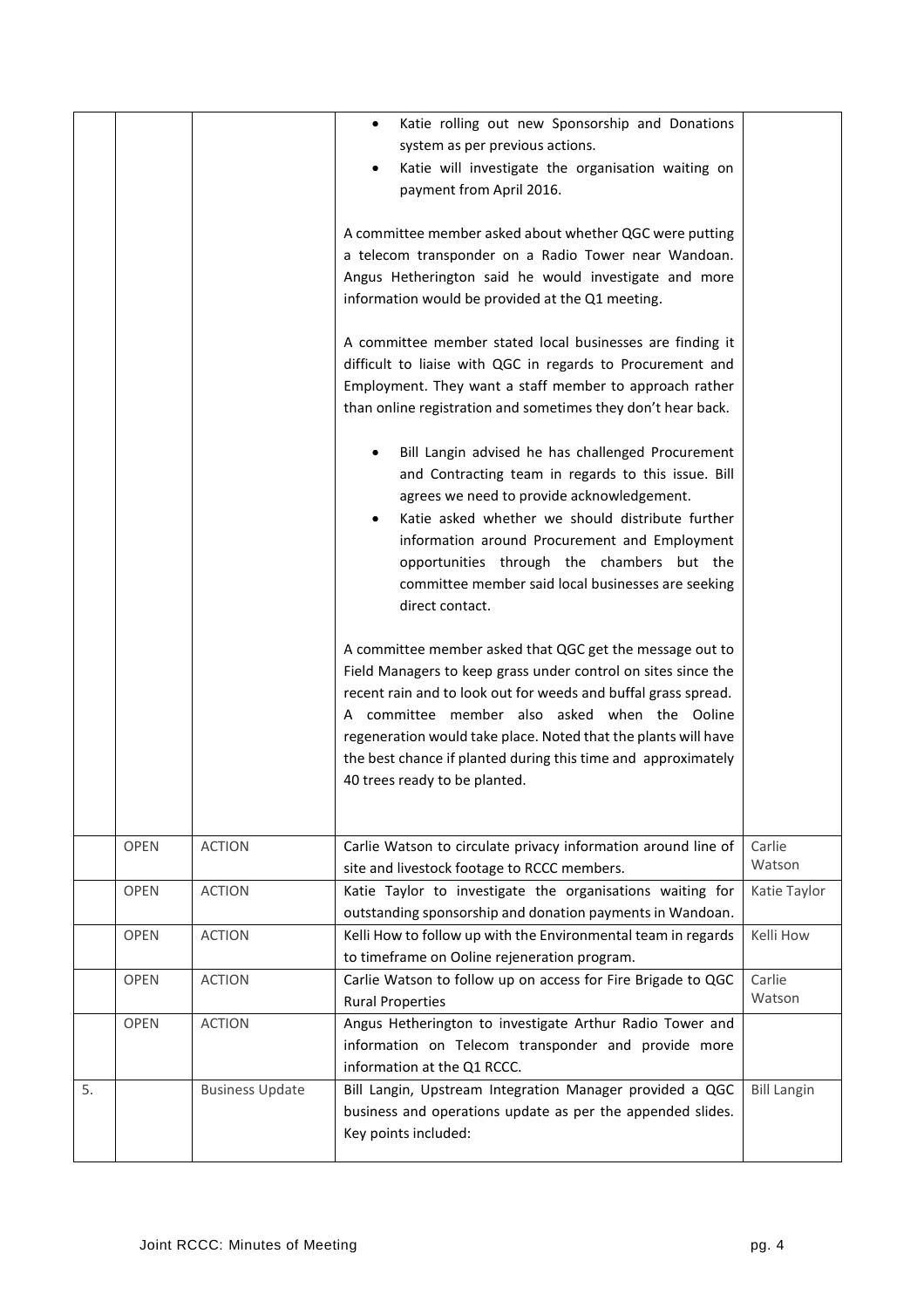|    |                        | Recent Major Maintenance at LNG Plant, Ruby Jo<br>$\bullet$<br>and Woleebee Creek. No safety issues and good<br>support from local communities. All 3 plants now<br>back up and running.<br>QGC thanks local community for your patience<br>٠<br>during the works.<br>Australian Domestic Gas Market - Bill provided<br>$\bullet$<br>information in relation to the Australian Domestic<br>gas shortage.<br>Fundamentals:<br>South Australia has benefited from Bass<br>$\circ$<br>Straight where companies were selling gas<br>at cost price as they were making their<br>revenue from the oil (gas was just a waste<br>product)<br>Prime Minister received a report from ACCC<br>$\circ$<br>showing a shortage of gas available in SA<br>for 2018 as a result of the declining gas<br>fields.<br>SA/NSW have banned drilling onshore so no<br>$\circ$<br>additional gas fields to provide the gas<br>demand.<br>South Australia will now have to depend on<br>$\circ$<br>QLD gas which is more expensive due to<br>Qld gas not being a 'by product' and<br>transportation cost from QLD to the south.<br>QGC have committed to supply the gas but<br>$\circ$<br>QGC do not control the price - Market<br>takes care of the cost.<br><b>Bottom Line:</b> |  |
|----|------------------------|-----------------------------------------------------------------------------------------------------------------------------------------------------------------------------------------------------------------------------------------------------------------------------------------------------------------------------------------------------------------------------------------------------------------------------------------------------------------------------------------------------------------------------------------------------------------------------------------------------------------------------------------------------------------------------------------------------------------------------------------------------------------------------------------------------------------------------------------------------------------------------------------------------------------------------------------------------------------------------------------------------------------------------------------------------------------------------------------------------------------------------------------------------------------------------------------------------------------------------------------------------------|--|
|    |                        | QLD producing 10 x more gas than current<br>$\circ$<br>QLD demand<br>Without LNG export - we would not have<br>$\circ$<br>the supply to be able to provide to SA/NSW<br>Charlie will supply up to 90PJ per annum of<br>$\circ$<br>natural gas, that is equivalent to about half<br>of Queensland's daily demand.                                                                                                                                                                                                                                                                                                                                                                                                                                                                                                                                                                                                                                                                                                                                                                                                                                                                                                                                          |  |
|    |                        | QGC to continue to supply more domestic<br>$\circ$<br>gas in the future                                                                                                                                                                                                                                                                                                                                                                                                                                                                                                                                                                                                                                                                                                                                                                                                                                                                                                                                                                                                                                                                                                                                                                                   |  |
| 6. | Northern<br>Operations | Construction at Charlie Field Compression Station is<br>$\bullet$<br>now complete<br>There are 12 compression units -2 running at the<br>$\bullet$<br>moment<br>Charlie official opening day will be held on the 30 <sup>th</sup><br>$\bullet$<br>November. All RCCC members invited to attend.                                                                                                                                                                                                                                                                                                                                                                                                                                                                                                                                                                                                                                                                                                                                                                                                                                                                                                                                                           |  |
| 7. | Solar Project          | Proposal is for Solar Project to be constructed<br>$\bullet$<br>adjacent to Woleebee Creek on existing QGC owned<br>land.<br>This project would be a Shell Australia project.<br>$\bullet$<br>Project has gone through approval process with<br>council - FID not yet made<br>Activity on site is part of investigation process -<br>٠<br>surveying and monitoring etc.                                                                                                                                                                                                                                                                                                                                                                                                                                                                                                                                                                                                                                                                                                                                                                                                                                                                                   |  |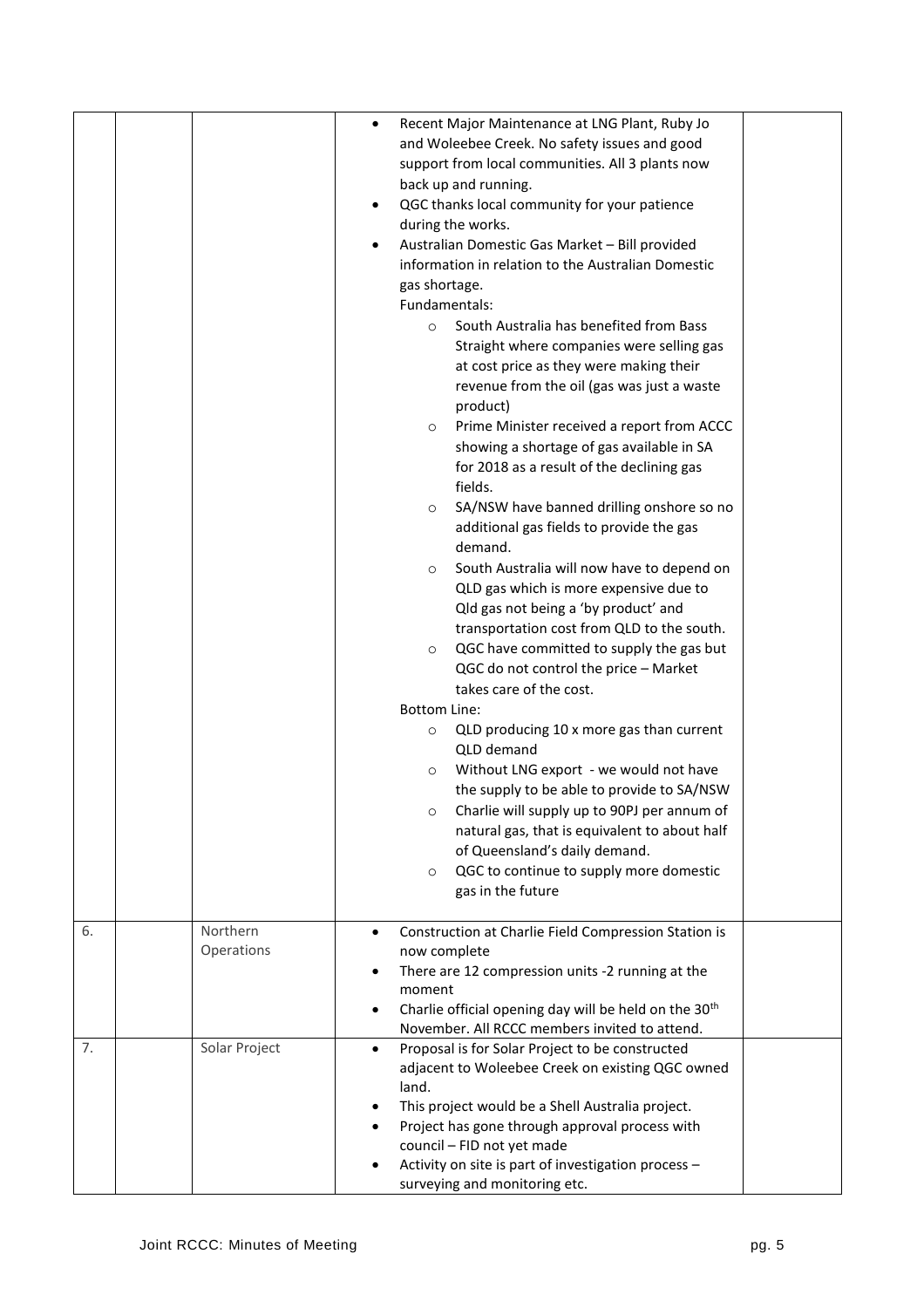| 8.  | Project Ruby                   | QUESTION: Any provision for storage of the energy<br>produced? Batteries more expensive and power is used more<br>at night.<br>RESPONSE: Carlie Watson - Shell are looking at potential<br>ways of storing as part of the project design investigation.<br>Battery storage is one of the potential storage options being<br>investigated.<br>Approximately 161 wells with 1/3 already drilled<br>$\bullet$<br>Currently 2 rigs working in the Southern area.<br>٠                                                                                                                                                                                                                                                                              |           |
|-----|--------------------------------|------------------------------------------------------------------------------------------------------------------------------------------------------------------------------------------------------------------------------------------------------------------------------------------------------------------------------------------------------------------------------------------------------------------------------------------------------------------------------------------------------------------------------------------------------------------------------------------------------------------------------------------------------------------------------------------------------------------------------------------------|-----------|
|     |                                | An additional 15 rigs working on maintenance and<br>$\bullet$<br>upgrading of existing wells.<br>No additional major infrastructure needed at this<br>$\bullet$<br>stage - supply and demand fulfilled.                                                                                                                                                                                                                                                                                                                                                                                                                                                                                                                                        |           |
| 9.  | <b>RPAS</b>                    | RPAS is a highly regulated activity that interacts with<br>$\bullet$<br>all air users much like a plane but without the pilot<br>on board.<br>Once the flight plan is locked in this has to be strictly<br>٠<br>adhered to.<br>The Northern RPAS program was a success and QGC<br>are looking to fly to Windibri by the end of<br>November.<br>Benefits include a reduction in road traffic and<br>improved safety and efficiency. Overtime, will<br>reduce inconvenience to landholders by cutting the<br>number of land access requests.<br>RPAS also uses analytics to tell us changes in<br>vegetation on our sites.                                                                                                                       |           |
| 10. | <b>Local Content</b><br>Update | Kelli How provided an update on local content as per the<br>appended slides:<br>QGC developing a plan to define local workforce. This<br>will involve getting staff out of camps and into the<br>community. Plan to be presented at RCCC Q1<br>Meeting.<br>An interim initiative has been rolled out that adhoc<br>travellers from QGC/ Shell Brisbane etc are<br>encouraged to stay in local hotels rather than the<br>camps.<br>4 Recent positions have been advertised as Local<br>$\bullet$<br>Living or FIFO.<br>Recent position filled within the QGC Lands team<br>where new employee is relocating his family to<br>Wandoan.<br>Currently 36% of direct QGC employees and 25% of<br>٠<br>our contractors are currently living locally. | Kelli How |
| 11. | QGC Pathways                   | QGC received 300+ applications<br>$\bullet$<br>QGC pathways has given 13 people positions into the<br>QGC business with the first intake to start on the<br>ground in January 2018.<br>Medicals are currently taking place for the 13<br>$\bullet$<br>participants.<br>QUESTION: Can QGC provide a list of the number of<br>participants from each area at the next RCCC?<br>RESPONSE: Carlie to arrange to be included in the Q1 RCCC<br>Agenda.                                                                                                                                                                                                                                                                                              |           |